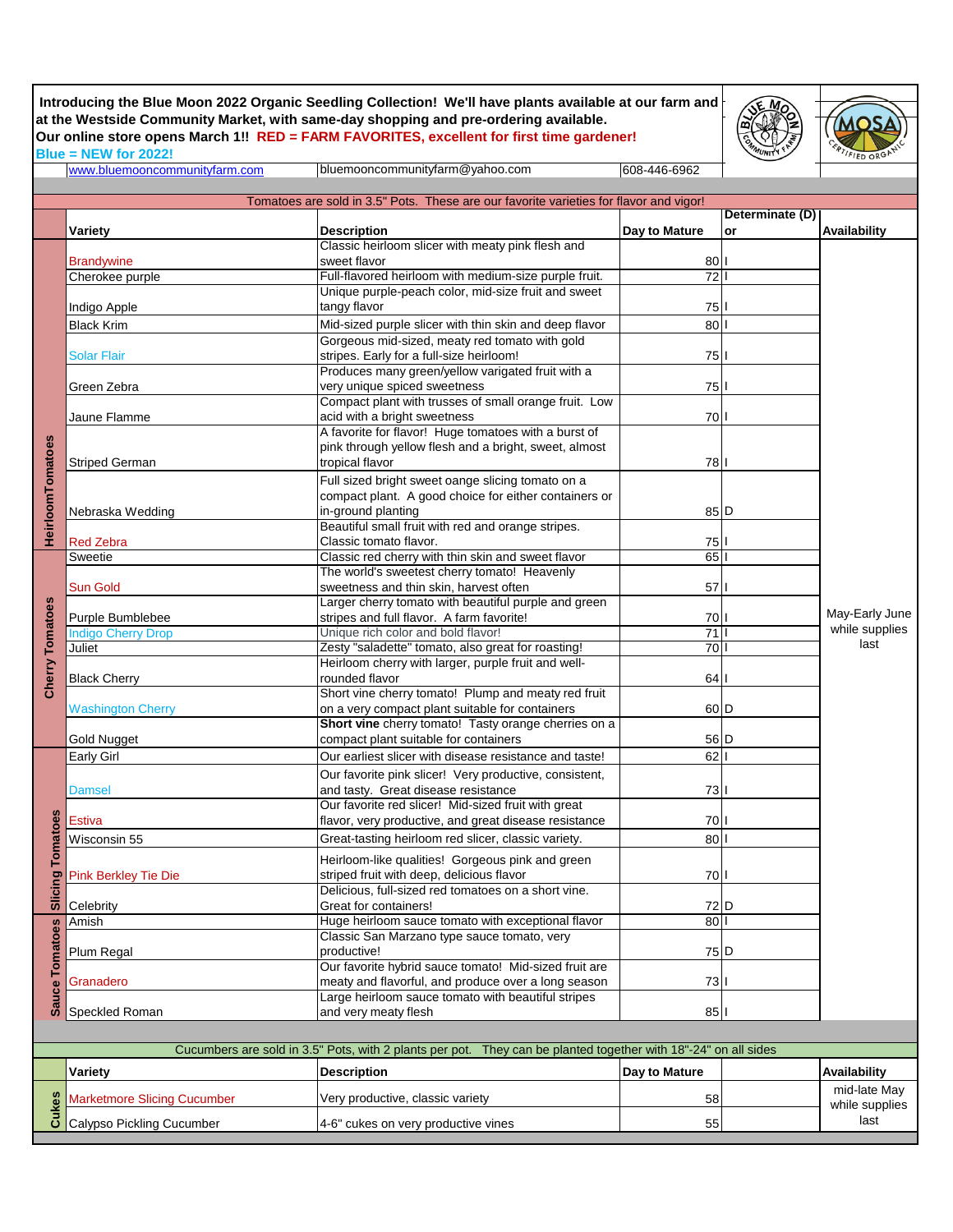|                               | Peppers are sold in 3.5" Pots. Varieties are selected from our favorites for vigor, flavor, and disease resistance |                                                                                                                                   |                              |                       |                                  |  |  |
|-------------------------------|--------------------------------------------------------------------------------------------------------------------|-----------------------------------------------------------------------------------------------------------------------------------|------------------------------|-----------------------|----------------------------------|--|--|
|                               | Variety                                                                                                            | <b>Description</b>                                                                                                                | <b>Days to Mature</b>        | <b>Fruit Color</b>    | <b>Availability</b>              |  |  |
| <b>SO</b><br>Pepper:<br>Spicy | <b>Baron Poblano Pepper</b>                                                                                        | Mild spice. Harvest green for chile rellenos, roasting.                                                                           | Gr-65, R-85                  | Green/Red             |                                  |  |  |
|                               | Hungarian Hot Wax Pepper                                                                                           | Mild spice, productive, great for salsa. Pale yellow.                                                                             | 58                           | Yellow                |                                  |  |  |
|                               | Long Red: Cayenne Pepper                                                                                           | SPICY. 6 in narrow peppper, prolific, good for drying.                                                                            | 75                           | Red                   |                                  |  |  |
|                               | Highlander: Anaheim Pepper                                                                                         | Very mild spice, productive, green. Great for salsa.                                                                              | Gr-65, R-85                  | Green/Red             |                                  |  |  |
|                               | Hot Rod: Serrano Pepper                                                                                            | Very productive, spicy pepper                                                                                                     | 77                           | Green/Red             |                                  |  |  |
|                               | Jalafuego: Jalapeno Pepper                                                                                         | Spicy, VERY productive jalapeno.                                                                                                  | $\overline{70}$              | Green/Red             |                                  |  |  |
|                               | Goddess: Banana Pepper                                                                                             | Mild, slightly sweet banana pepper, very productive                                                                               | 63                           | Yellow                |                                  |  |  |
|                               |                                                                                                                    | All of the tropical flavor without the heat! Excellent                                                                            |                              |                       |                                  |  |  |
|                               | Habanada: Heatless habanero                                                                                        | snack pepper                                                                                                                      | Gr-75, O-95                  | Green/Orange          |                                  |  |  |
|                               |                                                                                                                    | Early, productive habanero with great heat and fruity,                                                                            |                              |                       |                                  |  |  |
|                               | Velocraptor: Habanero Pepper                                                                                       | tropical flavor.                                                                                                                  | G-60, R-80                   | Green/Red             |                                  |  |  |
| Specialty                     |                                                                                                                    | Fabulous, savory thin-skinned pepper--perfect for                                                                                 |                              |                       | May-Early June<br>while supplies |  |  |
|                               | Shishito Pepper                                                                                                    | grilling!                                                                                                                         | 70                           | Green                 |                                  |  |  |
|                               | Red Knight: Blocky Bell Pepper                                                                                     | Ripens to red, large                                                                                                              | Gr-57, R-77                  | Green/Red             | last                             |  |  |
|                               | Ace: Early Sweet Bell Pepper                                                                                       | Early, ripens to red                                                                                                              | Gr-50, R-70                  | Green/Red             |                                  |  |  |
|                               |                                                                                                                    | Super sweet, productive, reliable. Long, pointy red                                                                               |                              |                       |                                  |  |  |
|                               | Carmen: Sweet Italian Pepper<br>Cornito Giallo: Sweet Italian Pepper                                               | pepper. *Farm Favorite*                                                                                                           | Gr-60, R-80                  | Green/Red             |                                  |  |  |
|                               |                                                                                                                    | Ripens to orange, very productive!<br>Beautiful, large sweet Italian pepper. Ripes to yellow,                                     | Gr-55, O-75                  | Green/Orange          |                                  |  |  |
|                               |                                                                                                                    | a perfect pairing with Carmen.                                                                                                    | Gr-60, Y-80                  | Green/Yellow          |                                  |  |  |
|                               | <b>Escamillo: Sweet Italian Pepper</b>                                                                             | Compact plant, produces many snack-sized sweet red                                                                                |                              |                       |                                  |  |  |
| <b>Peppers</b>                | Red Lunchbox: Mini sweet pepper                                                                                    | peppers                                                                                                                           |                              | Green/Red             |                                  |  |  |
|                               |                                                                                                                    | Compact plant, produces many snack-sized sweet                                                                                    | Gr-55, R-75                  |                       |                                  |  |  |
|                               | Orange Lunchbox: Mini sweet pepper                                                                                 | orange peppers                                                                                                                    | Gr-55, O-75                  | Green/Orange          |                                  |  |  |
| Sweet                         | Gourmet: Blocky Bell Pepper                                                                                        | Ripens to orange                                                                                                                  | Gr-65, O-85                  | Green/Orange          |                                  |  |  |
|                               |                                                                                                                    |                                                                                                                                   |                              |                       |                                  |  |  |
|                               |                                                                                                                    | Eggplant are sold in 3.5" Pots. Varieties are selected from our favorites for good production in our climate and excellent flavor |                              |                       |                                  |  |  |
|                               | Variety                                                                                                            | <b>Description</b>                                                                                                                | Days to Maturity Fruit Color |                       | Availability                     |  |  |
|                               | Galine: Globe Eggplant                                                                                             | Classic bell-shaped eggplant.                                                                                                     | 65                           | Dark Purple           | May-Early June                   |  |  |
| Eggpla                        | Orient Express: Japanese eggplant                                                                                  | Early, long Japanese type. Reliable producer                                                                                      | 58                           | Dark Purple           | while supplies                   |  |  |
|                               | Beatrice: Italian Eggplant                                                                                         | Smaller, round lavender eggplants. Dense flesh.                                                                                   | 62                           | <b>Medium Purple</b>  | last                             |  |  |
|                               |                                                                                                                    | Greens and Brassicas are sold in 4-packs. These are great selections to plant early, as they are all cold-hardy                   |                              |                       |                                  |  |  |
|                               |                                                                                                                    |                                                                                                                                   |                              |                       |                                  |  |  |
|                               |                                                                                                                    |                                                                                                                                   |                              |                       |                                  |  |  |
|                               | <b>Type</b>                                                                                                        | <b>Description</b>                                                                                                                | <b>Days to Maturity</b>      |                       | Availability                     |  |  |
|                               |                                                                                                                    | Mix of 10 lettuces. Cut above growing point to get                                                                                |                              |                       |                                  |  |  |
|                               | <b>Salad Mix</b>                                                                                                   | regrowth. Harvest 2-3 times.                                                                                                      | 28                           |                       |                                  |  |  |
|                               | <b>Broccoli</b>                                                                                                    | Heat tolerant variety produces a large head and<br>subsequent side shoots for extended harvest                                    | 58                           |                       |                                  |  |  |
|                               |                                                                                                                    |                                                                                                                                   |                              |                       |                                  |  |  |
|                               | <b>Brussels Sprouts</b>                                                                                            | Beautiful long-season crop, fall harvest for best flavor                                                                          | 95                           |                       | Late April                       |  |  |
|                               | Cauliflower                                                                                                        | Large plant produces large domed head. Bend leaves<br>over the head as it starts to form to "blanch" it                           | 65                           |                       | through mid May                  |  |  |
|                               | <b>Head Lettuce</b>                                                                                                | A mixed pack of our favorite varieties.                                                                                           | 48                           |                       | while supplies                   |  |  |
|                               |                                                                                                                    | Mixed pack of red and green varieties. Heat tolerant                                                                              |                              |                       | last                             |  |  |
| assicas                       | Cabbage Mix                                                                                                        | for summer harvest.                                                                                                               | 70                           |                       |                                  |  |  |
|                               |                                                                                                                    | Brillant rainbow stems and large tender leaves. Well-                                                                             |                              |                       |                                  |  |  |
|                               | <b>Rainbow Chard</b>                                                                                               | suited to full season harvest                                                                                                     | 55                           |                       |                                  |  |  |
|                               |                                                                                                                    | 2 green curly, 2 flat, tender lacinato type. Well-suited                                                                          |                              |                       |                                  |  |  |
| Greens/B                      | <b>Kale Mix</b>                                                                                                    | to full season harvest.                                                                                                           | 60                           |                       |                                  |  |  |
|                               |                                                                                                                    |                                                                                                                                   |                              |                       |                                  |  |  |
|                               |                                                                                                                    | Squash and Melons are sold in 3.5" Pots, with 2 plants per pot. They can be planted together with 18"-24" on all sides            |                              |                       |                                  |  |  |
|                               | Variety                                                                                                            | <b>Description</b>                                                                                                                | Day to Mature                |                       | <b>Availability</b>              |  |  |
|                               | Dunja Green Zucchini                                                                                               | Classic green zucchini, very productive.                                                                                          | 47                           |                       |                                  |  |  |
|                               |                                                                                                                    | A Blue Moon Favorite! Tender and sweet squash with                                                                                |                              |                       |                                  |  |  |
|                               | Zephyr Bi-color Summer Squash                                                                                      | butter flesh and unique green/yellow coloring                                                                                     | 54                           |                       |                                  |  |  |
|                               | <b>Butternut Squash</b>                                                                                            | Excellent storage squash.                                                                                                         | 105                          |                       | mid-late May                     |  |  |
|                               |                                                                                                                    | Mini butternut shape, with amazingly sweet, bright                                                                                |                              |                       | while supplies                   |  |  |
|                               | Honet Nut Squash                                                                                                   | orange flesh.                                                                                                                     | 110                          |                       | last                             |  |  |
|                               | Delicata Squash                                                                                                    | Thin, edible skin with green stripes. Very sweet.                                                                                 | 100                          |                       |                                  |  |  |
|                               | Sugar Baby Watermelon                                                                                              | Smaller, red flesh watermelon with seeds.                                                                                         | 76                           |                       |                                  |  |  |
| <b>Squash/Melons</b>          | Sarah's Choice Cantaloupe                                                                                          | Sweet, mid-size cantaloupe                                                                                                        | 76                           |                       |                                  |  |  |
|                               |                                                                                                                    |                                                                                                                                   |                              |                       |                                  |  |  |
|                               |                                                                                                                    | Other Vegetables sold in 3.5" Pots                                                                                                |                              |                       |                                  |  |  |
|                               | Variety                                                                                                            | <b>Description</b>                                                                                                                | Days to Maturity Fruit Color |                       | Availability                     |  |  |
|                               |                                                                                                                    | Tomatillos are a staple of salsa verde, a tangy-sweet                                                                             |                              |                       | May-Early June                   |  |  |
|                               | Tomatillo (green fruit)<br>Aunt Molly's Ground Cherry                                                              | tomato relative. Plant 2 for best production<br>Old-fashioned husk fruit, pineapple-like flavor                                   |                              | 60 Green<br>75 Yellow | while supplies<br>last           |  |  |